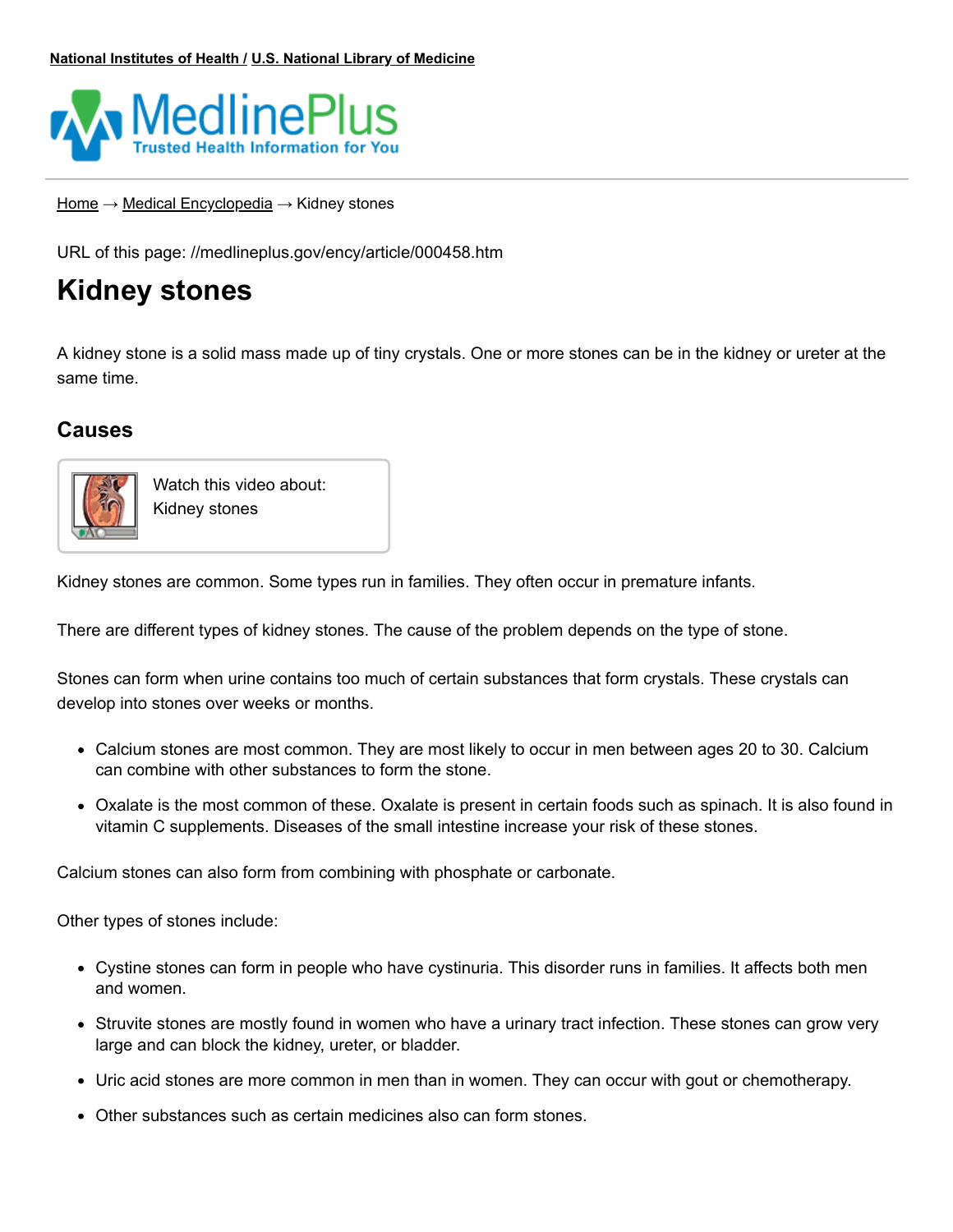

#### $*$ ADAM.

The biggest risk factor for kidney stones is not drinking enough fluids. Kidney stones are more likely to occur if you make less than 1 liter (32 ounces) of urine a day.

# **Symptoms**

You may not have symptoms until the stones move down the tubes (ureters) through which urine empties into your bladder. When this happens, the stones can block the flow of urine out of the kidneys.

The main symptom is severe pain that starts and stops suddenly:

- Pain may be felt in the belly area or side of the back.
- Pain may move to the groin area [\(groin](https://medlineplus.gov/ency/article/003111.htm) pain), testicles [\(testicle](https://medlineplus.gov/ency/article/003160.htm) pain) in men, and labia (vaginal pain) in women.

Other symptoms can include:

- [Abnormal](https://medlineplus.gov/ency/article/003139.htm) urine color
- [Blood](https://medlineplus.gov/ency/article/003138.htm) in the urine
- Chills
- [Fever](https://medlineplus.gov/ency/article/003090.htm)
- Nausea and [vomiting](https://medlineplus.gov/ency/article/003117.htm)

# **Exams and Tests**

The health care provider will perform a physical exam. The belly area (abdomen) or back might feel sore.

Tests that may be done include:

- Blood tests to check calcium, phosphorus, uric acid, and electrolyte levels
- Kidney function tests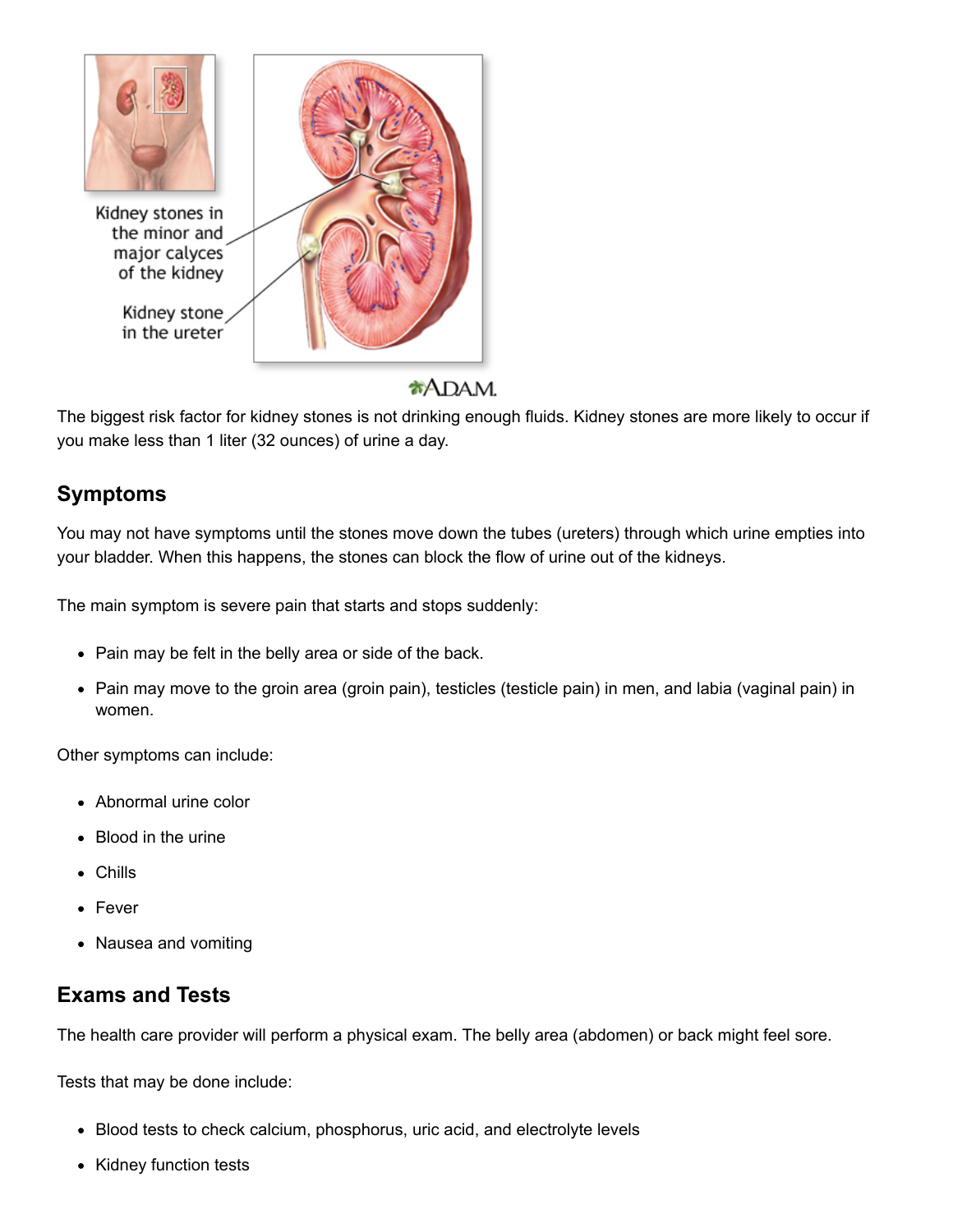- [Urinalysis](https://medlineplus.gov/ency/article/003579.htm) to see crystals and look for red [blood](https://medlineplus.gov/ency/article/003582.htm) cells in urine
- Examination of the stone to determine the type



Stones or a blockage can be seen on:

- [Abdominal](https://medlineplus.gov/ency/article/003789.htm) CT scan
- [Abdominal/kidney](https://medlineplus.gov/ency/article/003796.htm) MRI
- [Abdominal](https://medlineplus.gov/ency/article/003815.htm) x-rays
- [Intravenous](https://medlineplus.gov/ency/article/003782.htm) pyelogram [\(IVP\)](https://medlineplus.gov/ency/article/003782.htm)
- Kidney [ultrasound](https://medlineplus.gov/ency/article/003777.htm)
- Retrograde pyelogram

#### **Treatment**

Treatment depends on the type of stone and the severity of your symptoms.

Kidney stones that are small most often pass through your system on their own.

- Your urine should be strained so the stone can be saved and tested.
- Drink at least 6 to 8 glasses of water per day to [produce](https://medlineplus.gov/ency/patientinstructions/000135.htm) a large amount of urine. This will help the stone pass.
- Pain can be very bad. Over-the-counter pain medicines (for example, ibuprofen and naproxen), either alone or along with narcotics, can be very effective.

Some people with severe pain from kidney stones need to stay in the hospital. You may need to get fluids through an IV into your vein.

For some types of stones, your provider may prescribe medicine to prevent stones from forming or help break down and remove the material that is causing the stone. These medicines can include: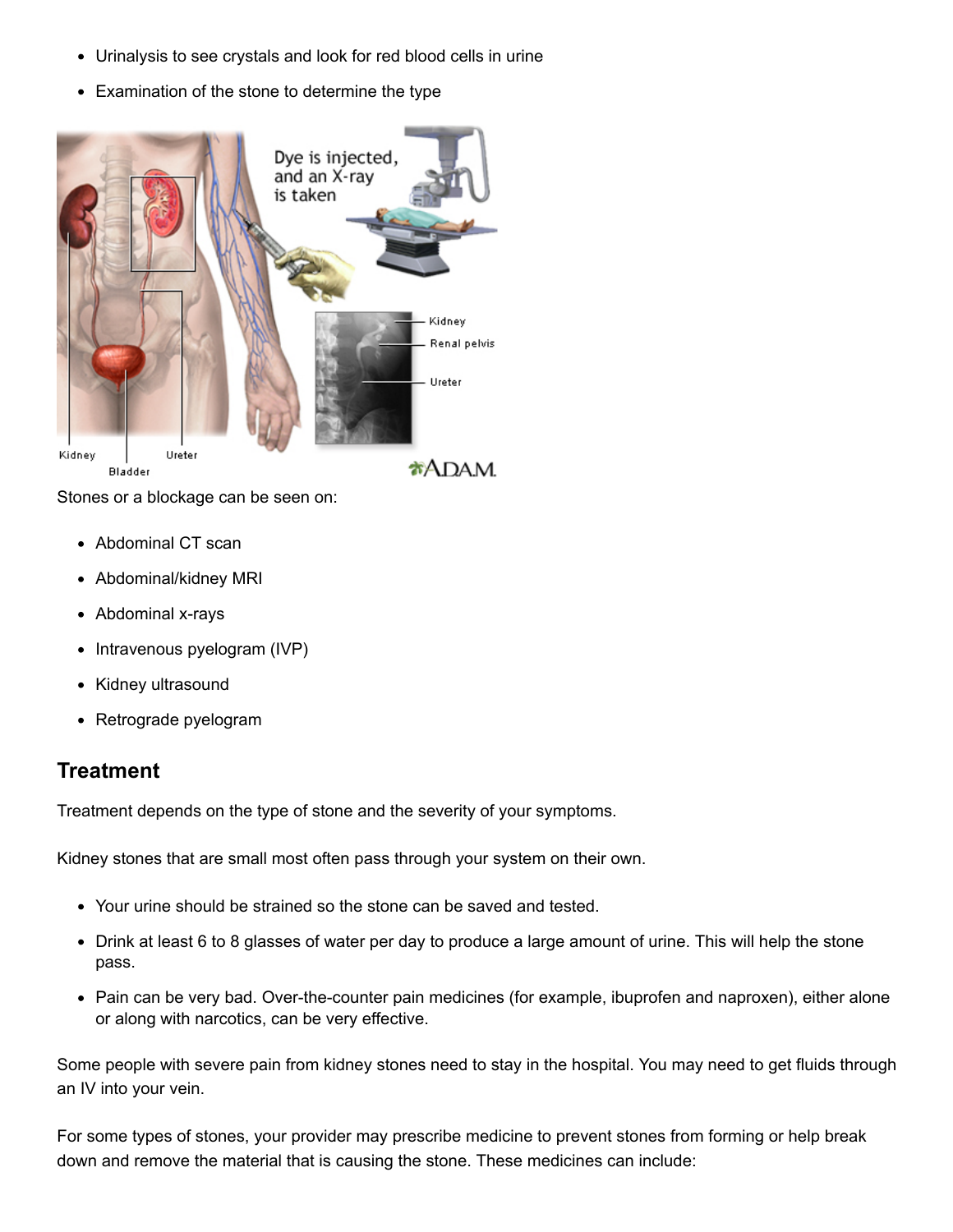- Allopurinol (for uric [acid](https://medlineplus.gov/ency/article/003476.htm) stones)
- Antibiotics (for struvite stones)
- Diuretics (water pills)
- Phosphate solutions
- Sodium bicarbonate or sodium citrate
- Water pills (thiazide diuretics)
- Tamsulosin to relax the ureter and help the stone pass

Surgery is often needed if:

- The stone is too large to pass on its own
- The stone is growing
- The stone is blocking urine flow and causing an infection or kidney damage
- The pain cannot be controlled



Today, most treatments are much less invasive than in the past.

- [Lithotripsy](https://medlineplus.gov/ency/article/007113.htm) is used to remove stones slightly smaller than a half an inch (1.25 centimeters) that are located in the kidney or ureter. It uses sound or shock waves to break up stones into tiny fragments. Then, the stone fragments leave the body in the urine. It is also called extracorporeal shock-wave lithotripsy or ESWL.
- Procedures performed by passing a special [instrument](https://medlineplus.gov/ency/article/007375.htm) through a small surgical cut in your skin on your back and into your kidney or ureters are used for large stones, or when the kidneys or surrounding areas are incorrectly formed. The stone is removed with a tube (endoscope).
- Ureteroscopy may be used for stones in the lower urinary tract.
- Rarely, open surgery (nephrolithotomy) may be needed if other methods do not work or are not possible.

Talk to your [provider](https://medlineplus.gov/ency/patientinstructions/000186.htm) about what treatment options may work for you.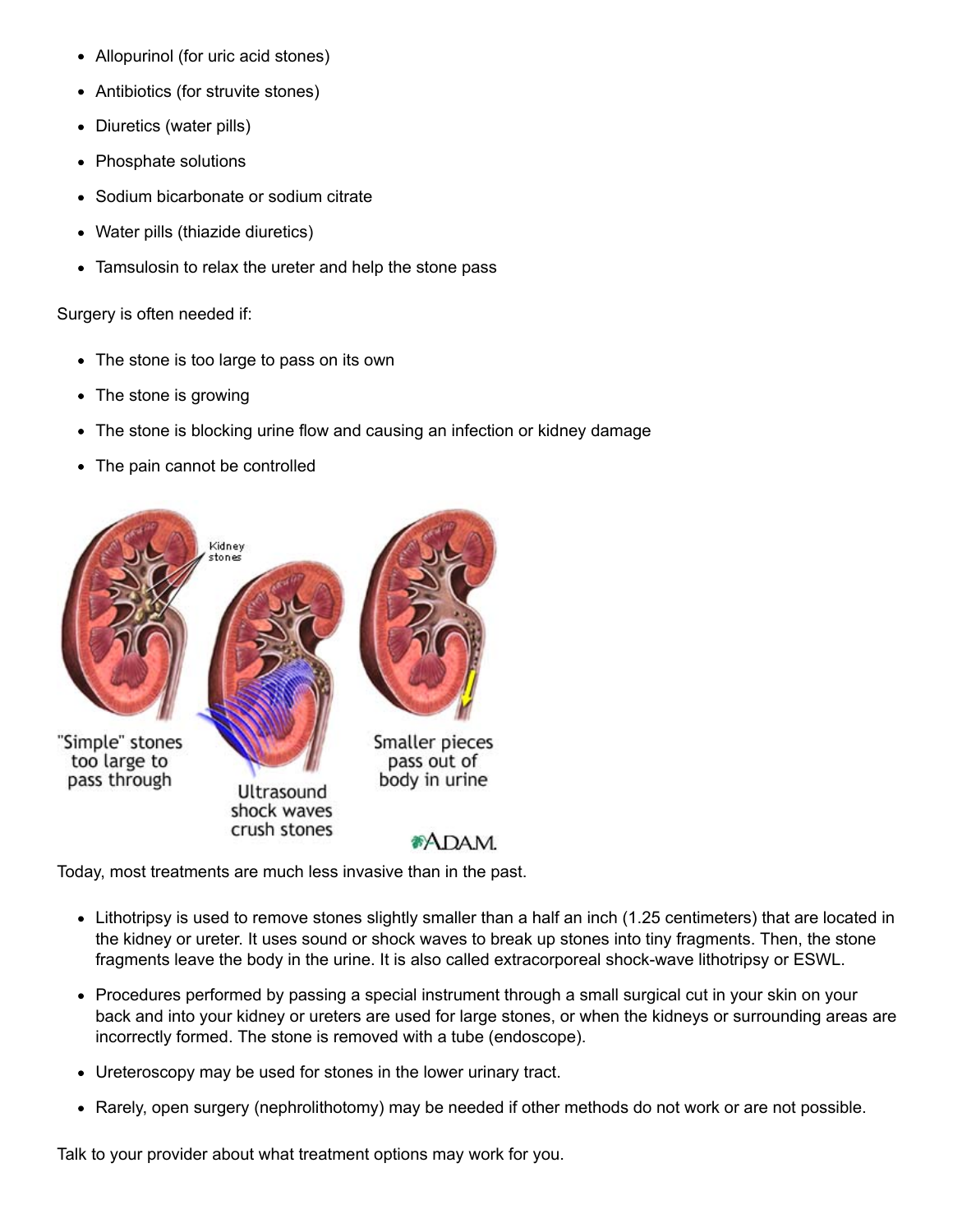You will need to take [self-care](https://medlineplus.gov/ency/patientinstructions/000135.htm) steps. Which steps you take depend on the type of stone you have, but they may include:

- Drinking extra water and other liquids
- Eating more of some foods and cutting back on other foods
- Taking medicines to help prevent stones
- Taking medicines to help you pass a stone (anti-inflammatory drugs, alpha-blockers)

# **Outlook (Prognosis)**

Kidney stones are painful but most of the time can be removed from the body without causing lasting damage.

Kidney stones often come back. This occurs more often if the cause is not found and treated.

You are at risk for:

- Urinary tract infection
- Kidney damage or scarring if treatment is delayed for too long

# **Possible Complications**

Complication of kidney stones may include the obstruction of the ureter (acute unilateral obstructive uropathy).

# **When to Contact a Medical Professional**

Call your provider if you have symptoms of a kidney stone:

- Severe pain in your back or side that will not go away
- Blood in your urine
- Fever and chills
- Vomiting
- Urine that smells bad or looks cloudy
- A burning feeling when you urinate

If you have been diagnosed with blockage from a stone, passage must be confirmed either by capture in a strainer during urination or by follow-up x-ray. Being pain free does not confirm that the stone has passed.

# **Prevention**

If you have a history of stones:

- Drink plenty of fluids (6 to 8 glasses of water per day) to produce enough urine.
- You may need to take medicine or make changes to your diet for some types of stones.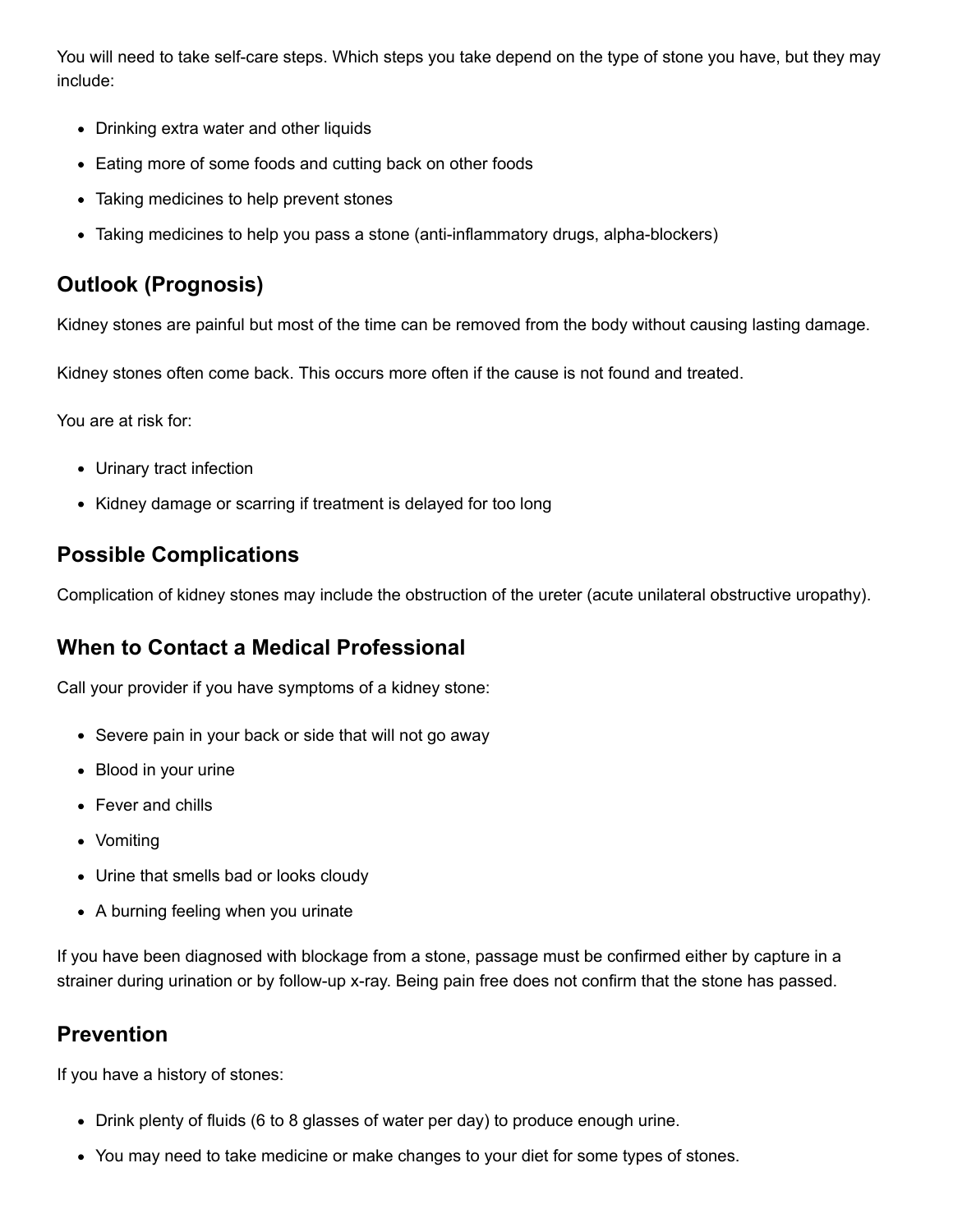Your provider may want to do blood and urine tests to help determine the proper prevention steps.

### **Alternative Names**

Renal calculi; Nephrolithiasis; Stones - kidney; Calcium oxalate - stones; Cystine - stones; Struvite - stones; Uric acid - stones; Urinary lithiasis

## **Patient Instructions**

- Hypercalcemia discharge [\(../patientinstructions/000044.htm\)](https://medlineplus.gov/ency/patientinstructions/000044.htm)
- Kidney stones and lithotripsy discharge [\(../patientinstructions/000136.htm\)](https://medlineplus.gov/ency/patientinstructions/000136.htm)
- Kidney stones self-care [\(../patientinstructions/000135.htm\)](https://medlineplus.gov/ency/patientinstructions/000135.htm)
- Kidney stones what to ask your doctor [\(../patientinstructions/000186.htm\)](https://medlineplus.gov/ency/patientinstructions/000186.htm)
- Percutaneous urinary procedures discharge [\(../patientinstructions/000137.htm\)](https://medlineplus.gov/ency/patientinstructions/000137.htm)

### **References**

Bushinsky DA. Nephrolithiasis. In: Goldman L, Schafer AI, eds. *Goldman-Cecil Medicine*. 25th ed. Philadelphia, PA: Elsevier Saunders; 2016:chap 126.

Fink HA, Wilt TJ, Eidman KE, et al. Medical management to prevent recurrent nephrolithiasis in adults: a systematic review for an American College of Physicians Clinical Guideline. *Ann Intern Med*. 2013;158(7):535- 543. PMID: 23546565 www.ncbi.nlm.nih.gov/pubmed/23546565 [\[https://www.ncbi.nlm.nih.gov/pubmed/23546565\].](https://www.ncbi.nlm.nih.gov/pubmed/23546565)

Fink HA, Wilt TJ, Eidman KE, et al. Recurrent nephrolithiasis in adults: comparative effectiveness of preventive medical strategies [Internet]. Rockville, MD. Agency for Healthcare Research and Quality (US) 2012; Report No.: 12-EHC049-EF. PMID: 22896859 www.ncbi.nlm.nih.gov/pubmed/22896859 [\[https://www.ncbi.nlm.nih.gov/pubmed/22896859\].](https://www.ncbi.nlm.nih.gov/pubmed/22896859)

Lipkin ME, Ferrandino MN, Preminger GM. Evaluation and medical management of urinary lithiasis. In: Wein AJ, Kavoussi LR, Partin AW, Peters CA, eds. *Campbell-Walsh Urology*. 11th ed. Philadelphia, PA: Elsevier; 2016:chap 52.

Qaseem A, Dallas P, Forciea MA, Starkey M, Denberg TD; Clinical Guidelines Committee of the American College of Physicians. Dietary and pharmacologic management to prevent recurrent nephrolithiasis in adults: a clinical practice guideline from the American College of Physicians. *Ann Intern Med*. 2014;161(9):659-667. PMID: 25364887 www.ncbi.nlm.nih.gov/pubmed/25364887 [\[https://www.ncbi.nlm.nih.gov/pubmed/25364887\]](https://www.ncbi.nlm.nih.gov/pubmed/25364887).

# **Review Date 3/5/2018**

Updated by: Jennifer Sobol, DO, urologist with the Michigan Institute of Urology, West Bloomfield, MI. Review provided by VeriMed Healthcare Network. Also reviewed by David Zieve, MD, MHA, Medical Director, Brenda Conaway, Editorial Director, and the A.D.A.M. Editorial team.